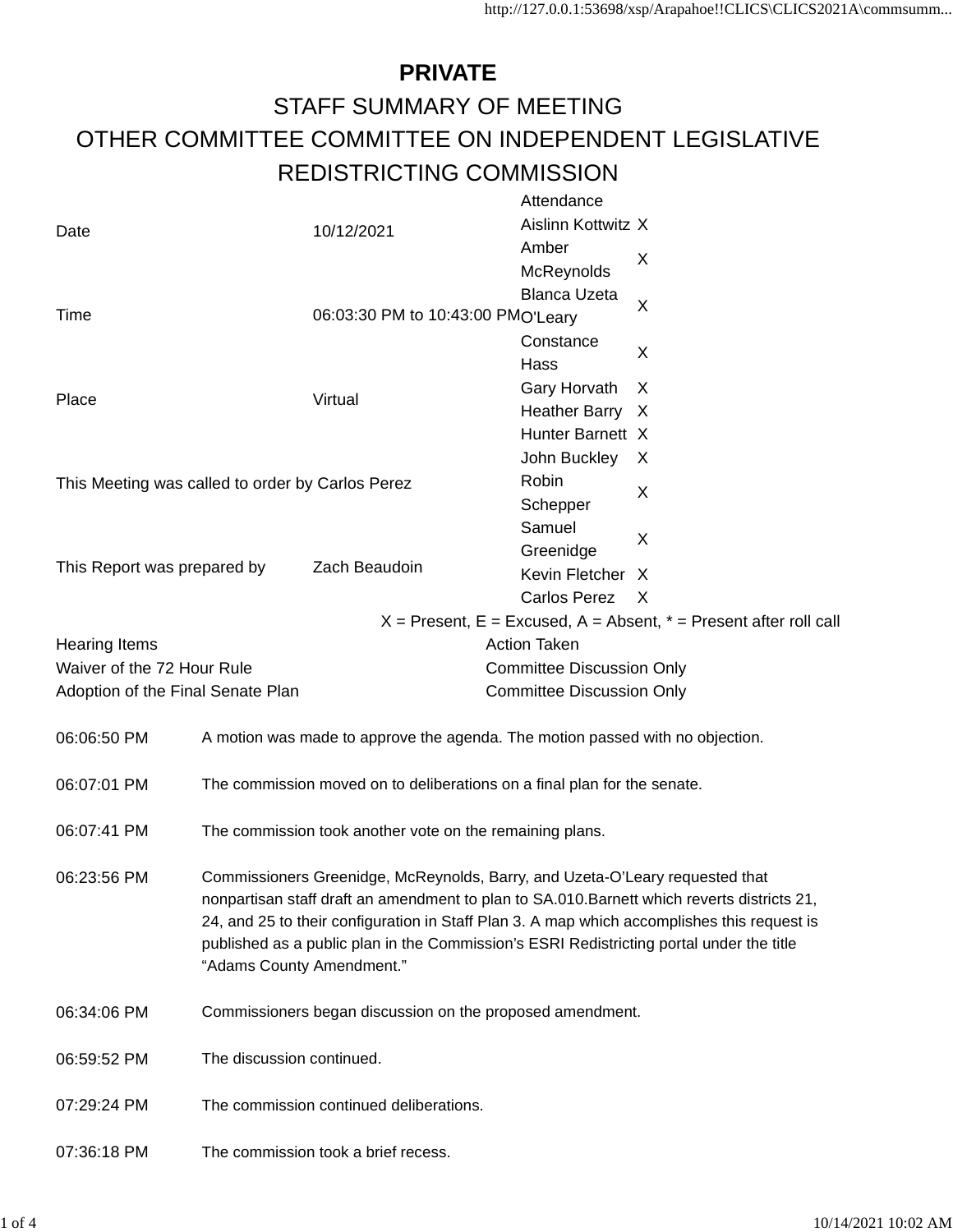- 07:46:42 PM The meeting resumed. The commission continued deliberations.
- 07:52:18 PM The commission began reviewing SA.010 together.
- 08:32:43 PM The commission continued reviewing the changes.
- 08:48:42 PM Commissioners Greenidge, McReynolds, Barry, Barnett, Uzeta-O'Leary, Hass, Fletcher, Kottwitz, Schepper, Horvath, Perez, and Buckley requested that nonpartisan staff draft an amendment to plan SA.010.Barnett for the purpose of keeping Thornton whole and addressing concerns in Adams County in a way that is more agreeable to the Commission than in SA.014.Greenidge. This plan has been drafted by non-partisan staff member Julia Jackson with Commissionerinput in an open meeting, and is available in the Commission's ESRI Redistricting Portal under the title "SA.015".

## **Waiver of the 72 Hour Rule - Committee**

**Discussion Only**the 72 hour rule only just SA.015.

| Moved          | John Buckley |  |  |                                                                                                                                                                                                                                                                                                                     |                      |  |
|----------------|--------------|--|--|---------------------------------------------------------------------------------------------------------------------------------------------------------------------------------------------------------------------------------------------------------------------------------------------------------------------|----------------------|--|
| Seconded       |              |  |  |                                                                                                                                                                                                                                                                                                                     |                      |  |
| Aislinn        |              |  |  |                                                                                                                                                                                                                                                                                                                     |                      |  |
| Kottwitz       |              |  |  |                                                                                                                                                                                                                                                                                                                     |                      |  |
| Amber          |              |  |  |                                                                                                                                                                                                                                                                                                                     |                      |  |
| McReynolds     |              |  |  |                                                                                                                                                                                                                                                                                                                     |                      |  |
| <b>Blanca</b>  |              |  |  |                                                                                                                                                                                                                                                                                                                     |                      |  |
| Uzeta          |              |  |  |                                                                                                                                                                                                                                                                                                                     |                      |  |
| O'Leary        |              |  |  |                                                                                                                                                                                                                                                                                                                     |                      |  |
| Constance      |              |  |  |                                                                                                                                                                                                                                                                                                                     |                      |  |
| Hass           |              |  |  |                                                                                                                                                                                                                                                                                                                     |                      |  |
| Gary           |              |  |  |                                                                                                                                                                                                                                                                                                                     |                      |  |
| Horvath        |              |  |  |                                                                                                                                                                                                                                                                                                                     |                      |  |
| Heather        |              |  |  |                                                                                                                                                                                                                                                                                                                     |                      |  |
| Barry          |              |  |  |                                                                                                                                                                                                                                                                                                                     |                      |  |
| Hunter         |              |  |  |                                                                                                                                                                                                                                                                                                                     |                      |  |
| <b>Barnett</b> |              |  |  |                                                                                                                                                                                                                                                                                                                     |                      |  |
| John           |              |  |  |                                                                                                                                                                                                                                                                                                                     |                      |  |
| <b>Buckley</b> |              |  |  |                                                                                                                                                                                                                                                                                                                     |                      |  |
| Robin          |              |  |  |                                                                                                                                                                                                                                                                                                                     |                      |  |
| Schepper       |              |  |  |                                                                                                                                                                                                                                                                                                                     |                      |  |
| Samuel         |              |  |  |                                                                                                                                                                                                                                                                                                                     |                      |  |
| Greenidge      |              |  |  |                                                                                                                                                                                                                                                                                                                     |                      |  |
| Kevin          |              |  |  |                                                                                                                                                                                                                                                                                                                     |                      |  |
| Fletcher       |              |  |  |                                                                                                                                                                                                                                                                                                                     |                      |  |
| Carlos         |              |  |  |                                                                                                                                                                                                                                                                                                                     |                      |  |
| Perez          |              |  |  |                                                                                                                                                                                                                                                                                                                     |                      |  |
|                |              |  |  | $\frac{1}{2}$ $\frac{1}{2}$ $\frac{1}{2}$ $\frac{1}{2}$ $\frac{1}{2}$ $\frac{1}{2}$ $\frac{1}{2}$ $\frac{1}{2}$ $\frac{1}{2}$ $\frac{1}{2}$ $\frac{1}{2}$ $\frac{1}{2}$ $\frac{1}{2}$ $\frac{1}{2}$ $\frac{1}{2}$ $\frac{1}{2}$ $\frac{1}{2}$ $\frac{1}{2}$ $\frac{1}{2}$ $\frac{1}{2}$ $\frac{1}{2}$ $\frac{1}{2}$ | <b><i>AA PAL</i></b> |  |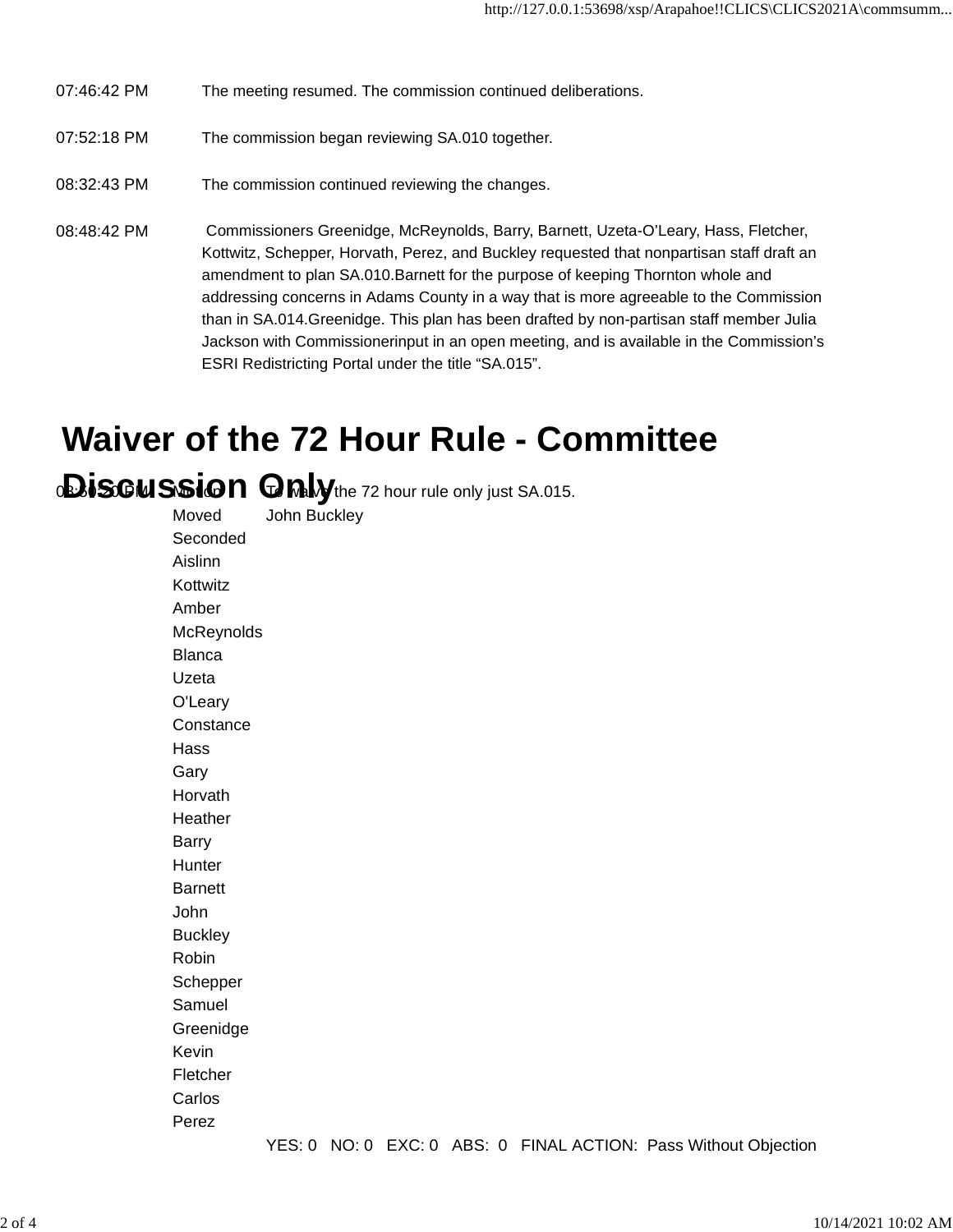- 08:54:10 PM The commission took a brief recess.
- 09:13:22 PM The meeting resumed. The commission continued deliberation on the maps.
- 09:13:46 PM The commission took another vote on the remaining plans.

## **Adoption of the Final Senate Plan - Committee**

09:22:16 PM The chair read the attestation to commissioners for agreement.<br>**DISCUSSIOD**on**Demo** Perez requested that nonpartisan staff draft an amendment to plan SA.014.Greenidge to: Make nominal adjustments to proposed plan ID SA.015 as shown in map ESRI "SA.015" that are beyond the scope of Policy #5 on de minimis adjustments.

09:46:01 PM Motion To waive the 72 hour rule for only SA.016. Moved Constance Hass Seconded Aislinn Kottwitz Amber McReynolds Blanca Uzeta O'Leary **Constance** Hass Gary Horvath **Heather** Barry **Hunter Barnett** John **Buckley** Robin Schepper Samuel Greenidge Kevin Fletcher Carlos Perez YES: 0 NO: 0 EXC: 0 ABS: 0 FINAL ACTION: Pass Without Objection

09:49:26 PM The commission agreed to the attestation.